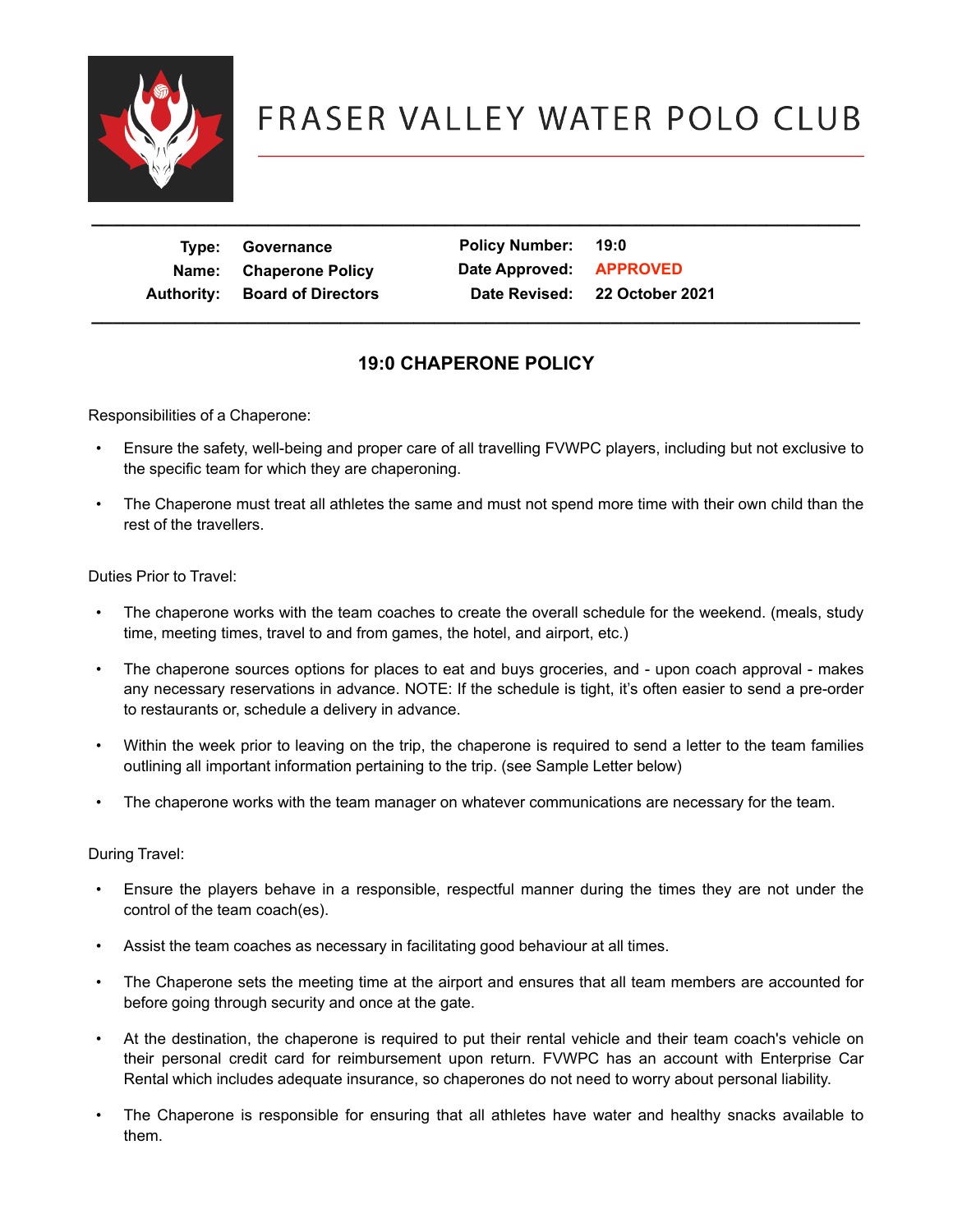

- Typically, the group will stop at a grocery store upon arrival and each athlete purchases their own items. The chaperone supervises the shopping and ensures that healthy, snack foods are purchased. Often athletes who are rooming together will pool
- During the trip, the chaperone is responsible to maintain the schedule and arrange meeting times for the group and ensures that everyone stays together during team times. The chaperone provides the team with a daily itinerary and communicates any schedule changes that may arise throughout the day.

#### At the Hotel:

- The Chaperone is required to provide their personal credit card to the Hotel for potential incidental charges. NOTE: There should be no incidental charges incurred. Chaperones and team coaches must clearly define the rules to the athletes to avoid any such charges. In the event of incidental charges the Chaperone will be reimbursed.
- The rooming list is prepared by the coaches in advance and is provided to the Chaperones on the day of travel. The Chaperones ensure that athletes get settled in their proper rooms.
- The Chaperone enforces the curfew as set by the coaches. This process involves the collection of all athlete phones, which are to be kept and charged by the chaperones using the charging hubs provided by the club. Before turning in for the night, chaperones should check to ensure that lights are out, and no sound is coming from the athletes' rooms.
- Chaperones ensure that all athletes wake up on time and it's common practice to provide a "wake up knock" in the morning. Once all are awake, the chaperone ensures that the team is on schedule and ready to head to breakfast together.
- During down time at the hotel, chaperones should always have their door propped open to keep an eye and ear on things.
- If a Chaperone needs to enter one of the athlete hotel rooms, all players must move out of the room and into the hall before one chaperone goes in. One chaperone stays with the players while the other goes into the room.
- If a Chaperone is required to enter one of the athlete hotel rooms, but it's not possible for all athletes to move into the hall, then one chaperone stands at the door with it open, while the other goes in.
- In the unfortunate event that disciplinary action is required, the chaperone and team coach will determine what action or actions need to be taken. The chaperone will also detail in writing for the board exactly what transpired to require disciplinary action.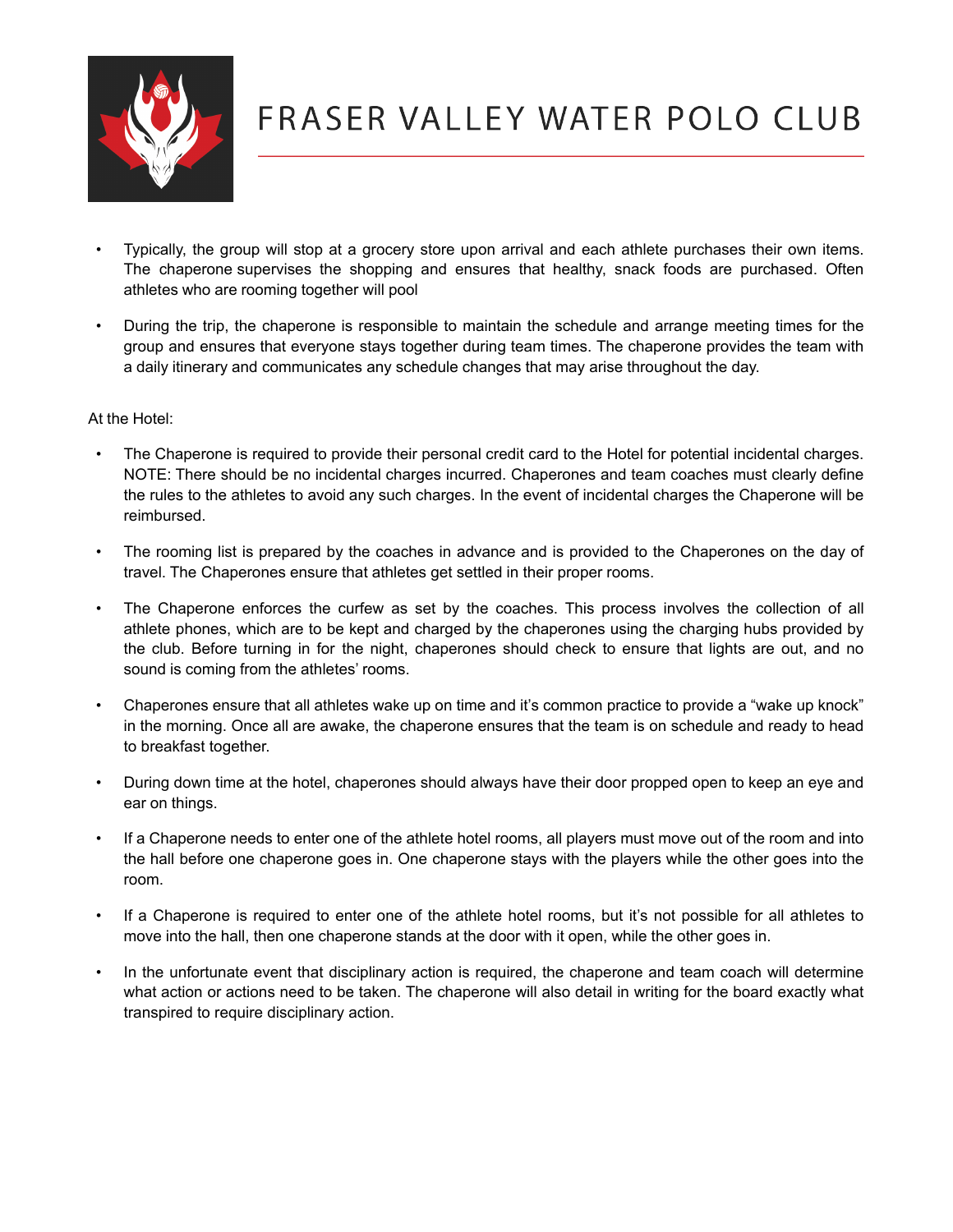

At the Pool:

- The Chaperones assist the coaches and athletes as necessary to allow them to focus on the game or games ahead.
- Chaperones are usually asked to film the games, so the coaches can review with the players afterward. This is a crucial role as video footage is key to the coaching process. The Coaches will determine the best place to setup and will provide instructions on how they want the filming done.
- In the unfortunate event that a player is injured, the Chaperone may be asked to take the player to a medical clinic for examination.

Miscellaneous Notes:

- Athletes will, hopefully, bring their own Advil, Tylenol, eye drops, ear drops, personal hygiene items, etc., but the club will provide you with a bag of basics in the event that any of the above are needed. NOTE: In the event that you are requiredto pick items up for athletes, please collect money from them directly. The club does not reimburse for such items.
- The club budgets for chaperones to expense rental vehicles and gas.
- You will be provided a \$40 per day per diem for meals. Breakfast is included at the hotel.Chaperones work together and help each other as necessary during the trip.
- Whenever possible, Chaperones will share a hotel room to minimize travel costs.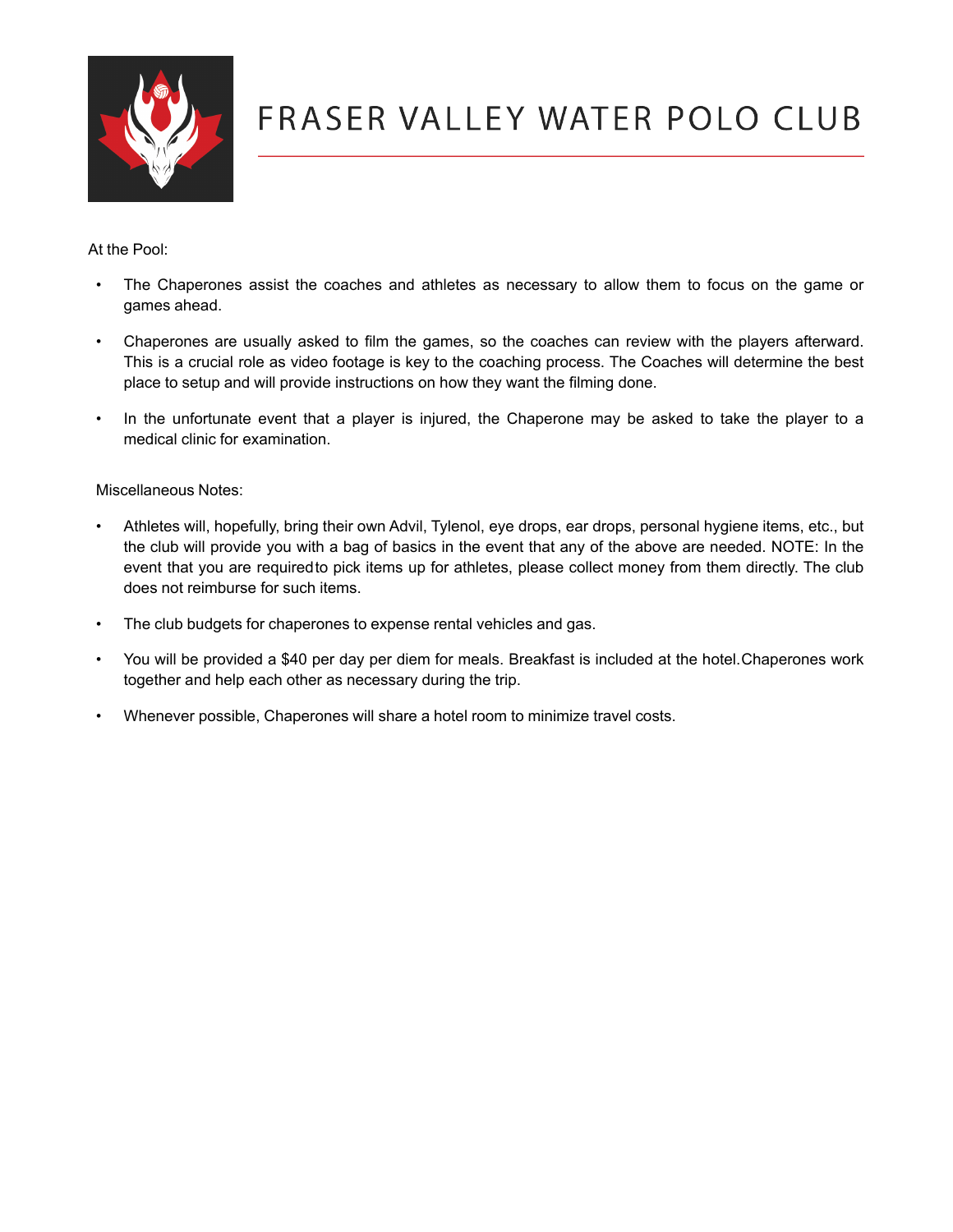

#### **Sample Chaperone Letter**

Hello Everyone,

This letter includes everything you need to know about the logistics of our upcoming trip to *[insert trip info here].*  It will be a very exciting weekend, but also the time to put our game faces on. Fraser Valley Water Polo is a competitive club in the NCL, so these trips are business first.

We are very happy to be the chaperones and look forward to helping Fraser Valley achieve its objective.

If your athlete has any dietary needs, restrictions, or allergies, please contact us directly before the trip. **Our contact information is listed at the end of this letter.**

#### FLIGHT DETAILS:

Departing Flight: *[Insert Departing Flight Details Here]*

Please be at the *[insert Airline]* check in counter no later than *[insert time]* so that we can check in and make our way to the security gate.

Parents, you can leave any time after your athlete has checked in with us.

#### Returning Flight: *[Insert Return details here]*

Please make sure to bring your passport/identification and e-ticket. There is no baggage allowance but passengers can bring a carry-on and a lightly packed swim bag at no charge. This should meet the requirements as laid out by the airline so make sure not to stuff it. Please do not plan on checking in any baggage, as this could cause an unnecessary delay upon arrival.

Athletes should be wearing their Fraser Valley team jackets on both flights. Please make sure that they bring their Valley swimsuit(s), nail clippers, and clothing appropriate for the weather in *[insert travel city here]*.

#### HOTEL DETAILS:

*[Insert hotel name, address, phone number, etc…]*

#### OTHER DETAILS:

The food schedule will be strict as the coaches want all athletes at their best. Healthy options are expected to be chosen.

We will be eating lunches and dinners out at restaurants, but the hotel provides a full breakfast every morning. Athletes should bring at least \$50 on average per day with them for food.

We will be going to the grocery store to get snacks for after games and at "snack times." They can also bring protein bars or other healthy snacks from home if they wish.

Please make sure your athlete has a refillable water bottle.